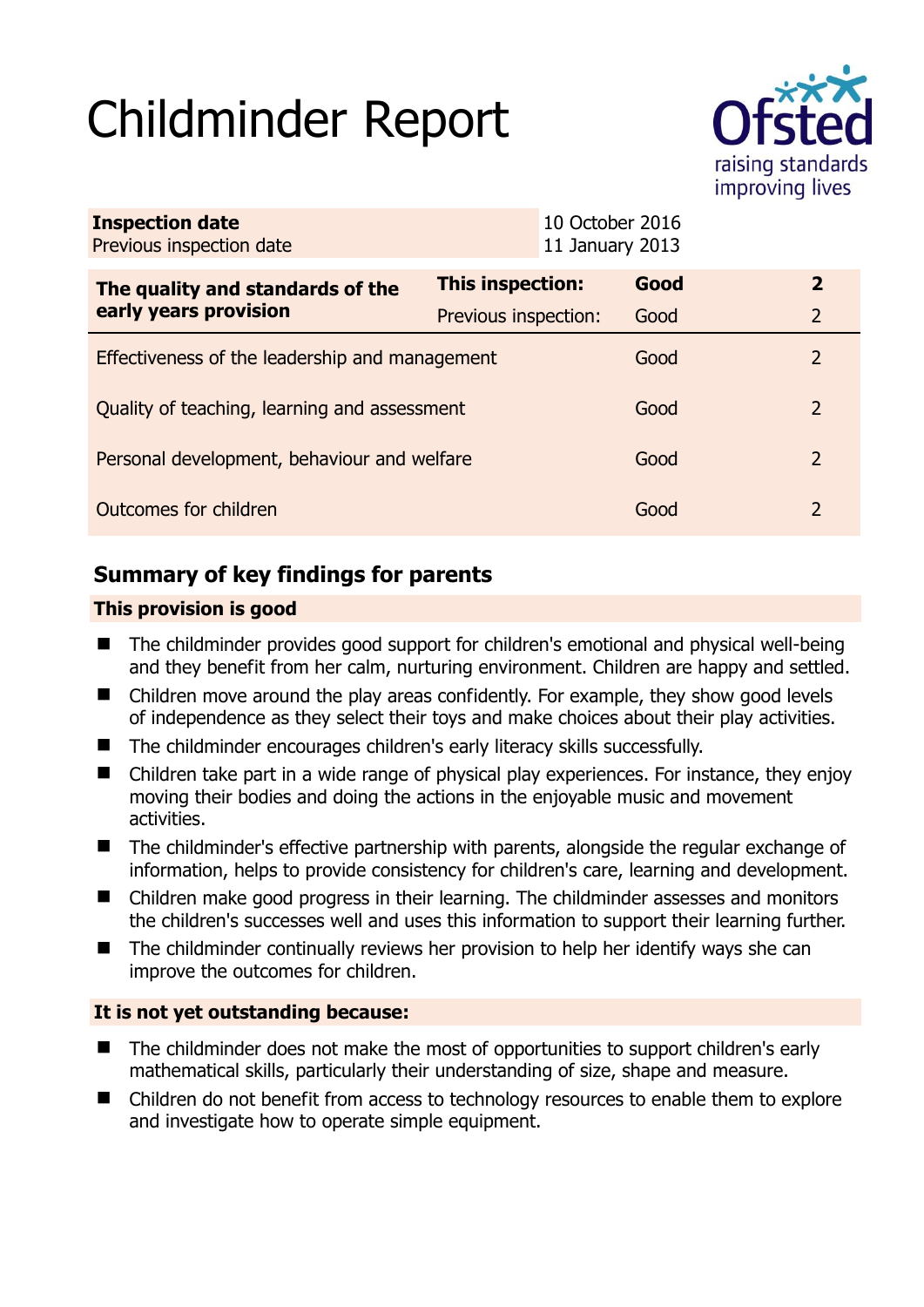# **What the setting needs to do to improve further**

#### **To further improve the quality of the early years provision the provider should:**

- extend children's mathematical understanding more effectively to support their learning, particularly regarding size, shape and measurement
- $\blacksquare$  provide children with more opportunities to explore and understand technology.

#### **Inspection activities**

- The inspector observed activities and interaction between the childminder and the children, and looked at the play equipment and resources.
- The inspector spoke with the childminder at appropriate times throughout the inspection, including discussing the impact of teaching after viewing activities.
- The inspector viewed the areas of the premises used for childminding and talked to the children at appropriate times.
- The inspector looked at documentation, including a sample of children's records.
- The inspector discussed how the childminder evaluates her provision and read comments from parents.

#### **Inspector**

Dinah Round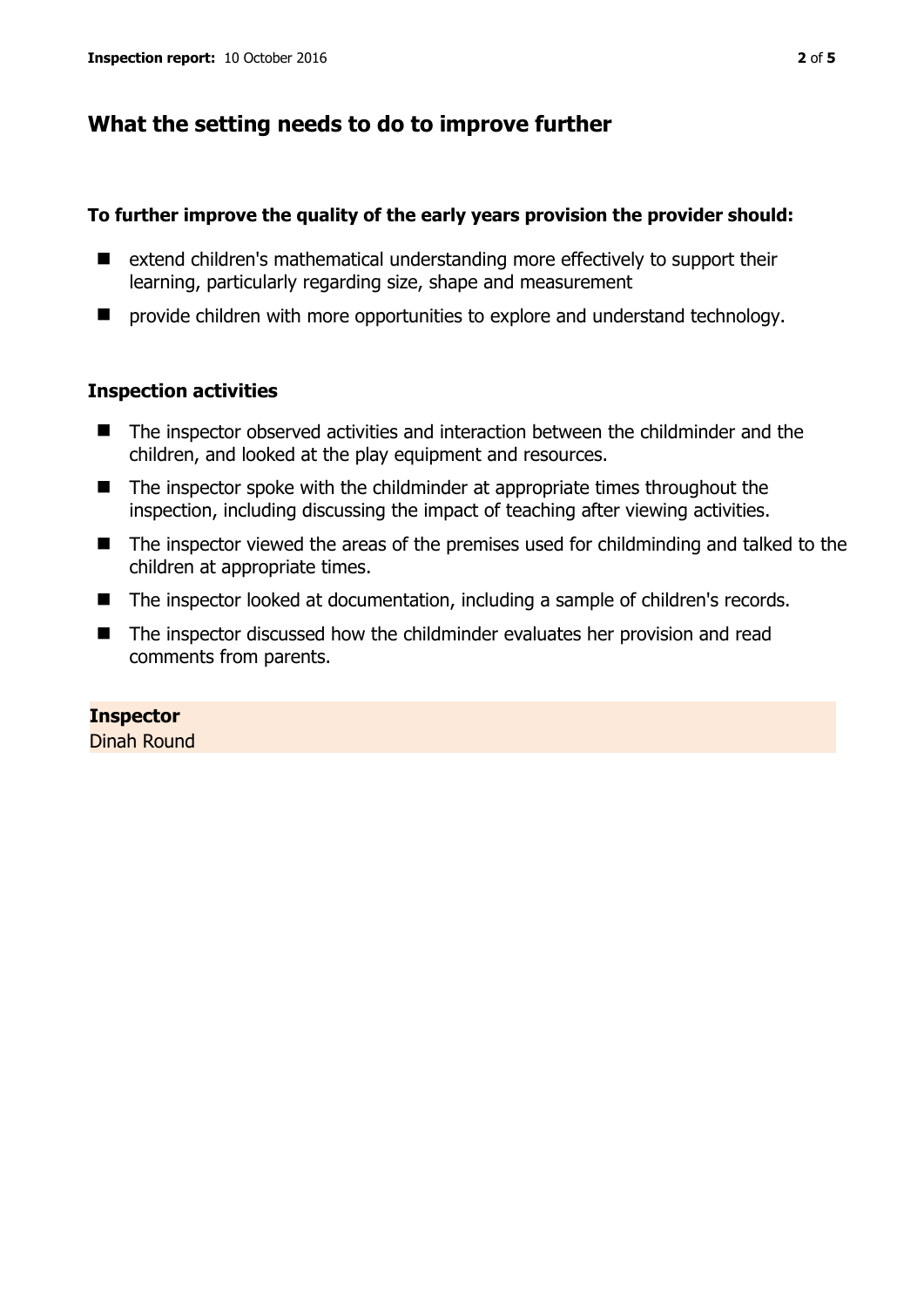# **Inspection findings**

### **Effectiveness of the leadership and management is good**

Safeguarding is effective. The childminder's good understanding of safeguarding issues helps her to protect children. She is aware of procedures to follow if she has concerns. The childminder keeps detailed information about the progress children make. This is shared with parents and used effectively to identify children's next steps in their learning. Parents are actively encouraged to get involved in their children's learning and share children's achievements at home. The childminder has a positive attitude to the ongoing improvement of her provision. For example, she created low-level open storage units so that the children could more easily choose what they want to play with.

## **Quality of teaching, learning and assessment is good**

The childminder follows children's interests and provides a stimulating environment to support their learning well. Children enjoy a good range of enjoyable and interesting play activities and experiences that motivate their learning. For example, the childminder incorporates children's love of cars into the early writing activities to engage boys more. The childminder extends children's learning successfully, such as introducing new words and phrases to support their developing vocabulary. Children regularly engage in physical activities and get plenty of fresh air in the childminder's garden and on frequent outings. Children learn about where their food comes from. For instance, they take part in activities to plant, grow and care for their own vegetables and taste them at snack time. The childminder encourages the parents to follow on the activities at home.

#### **Personal development, behaviour and welfare are good**

Children enjoy a welcoming and well-resourced environment. The childminder works closely with families to find out about each child's individual needs to help children settle quickly. She treats children with warmth and kindness, building their self-esteem and a good sense of belonging. Children are confident to explore their surroundings and keen to learn. The childminder knows the importance of being a good role model for children. She teaches them to be kind and to listen to each other during their play. For example, she explains the importance of sharing and taking turns when the children want to play the piano at the same time. Children listen and cooperate, showing they understand.

#### **Outcomes for children are good**

Children are gaining the essential skills to prepare them well for the future and their move on to school. They show good levels of independence. For example, they help to prepare their food at snack time and put their boots on themselves when going outdoors. Children are motivated to learn and get involved. For example, they enjoy using their imagination as they dance and follow actions and pretend they are flying in their rockets.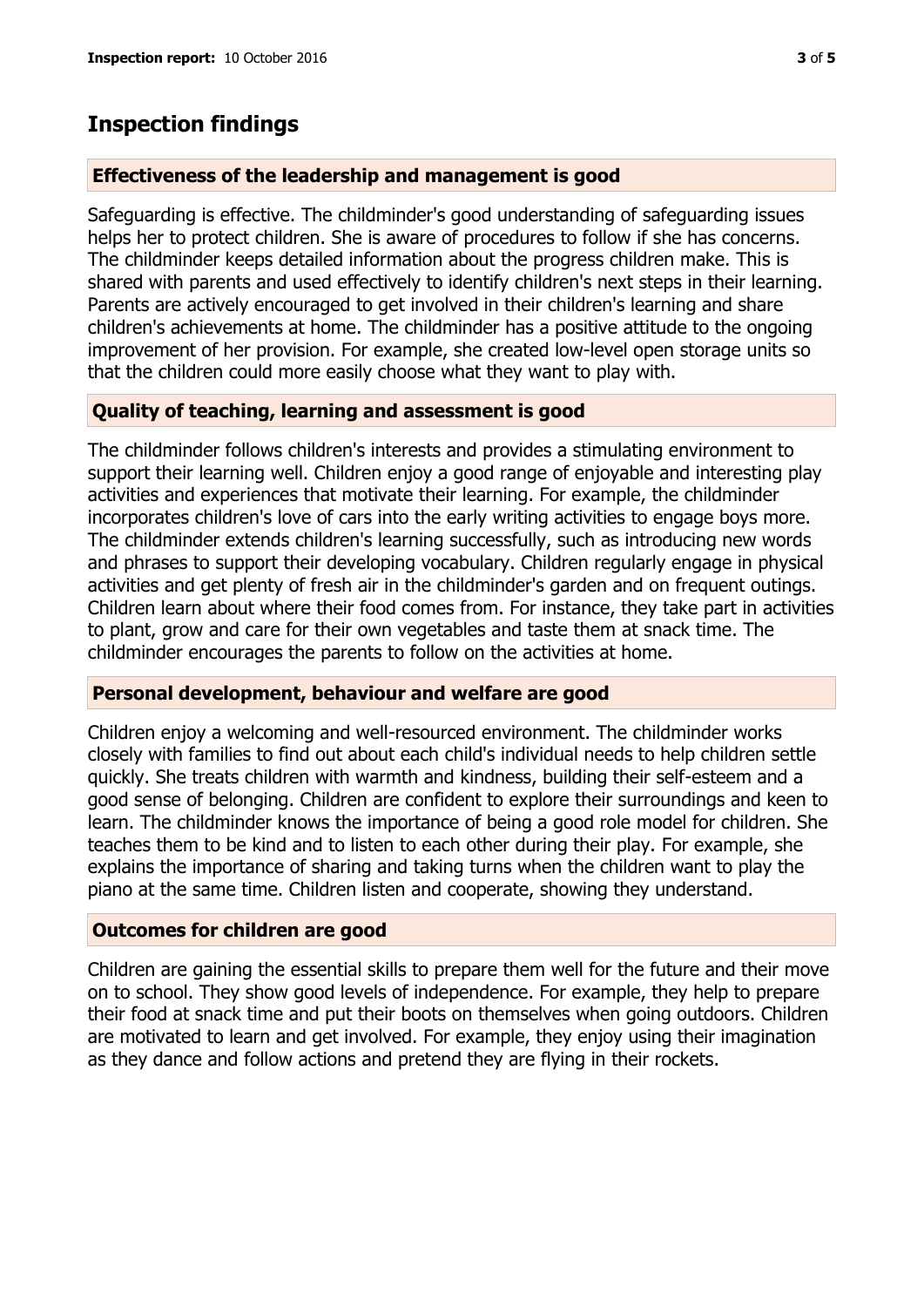# **Setting details**

| Unique reference number           | EY379946                                                                             |  |
|-----------------------------------|--------------------------------------------------------------------------------------|--|
| <b>Local authority</b>            | <b>Dorset</b>                                                                        |  |
| <b>Inspection number</b>          | 1062210                                                                              |  |
| <b>Type of provision</b>          | Childminder                                                                          |  |
| Day care type                     | Childminder                                                                          |  |
| <b>Registers</b>                  | Early Years Register, Compulsory Childcare<br>Register, Voluntary Childcare Register |  |
| <b>Age range of children</b>      | $2 - 8$                                                                              |  |
| <b>Total number of places</b>     | 6                                                                                    |  |
| <b>Number of children on roll</b> | 9                                                                                    |  |
| Name of registered person         |                                                                                      |  |
| Date of previous inspection       | 11 January 2013                                                                      |  |
| <b>Telephone number</b>           |                                                                                      |  |

The childminder registered in 2008. She lives in the Colehill area of Wimborne, in Dorset. The childminder operates Monday to Thursday, all year round. She holds a relevant early years qualification at level 5.

This inspection was carried out by Ofsted under sections 49 and 50 of the Childcare Act 2006 on the quality and standards of provision that is registered on the Early Years Register. The registered person must ensure that this provision complies with the statutory framework for children's learning, development and care, known as the early years foundation stage.

Any complaints about the inspection or the report should be made following the procedures set out in the guidance 'Complaints procedure: raising concerns and making complaints about Ofsted', which is available from Ofsted's website: www.gov.uk/government/organisations/ofsted. If you would like Ofsted to send you a copy of the guidance, please telephone 0300 123 4234, or email enquiries@ofsted.gov.uk.